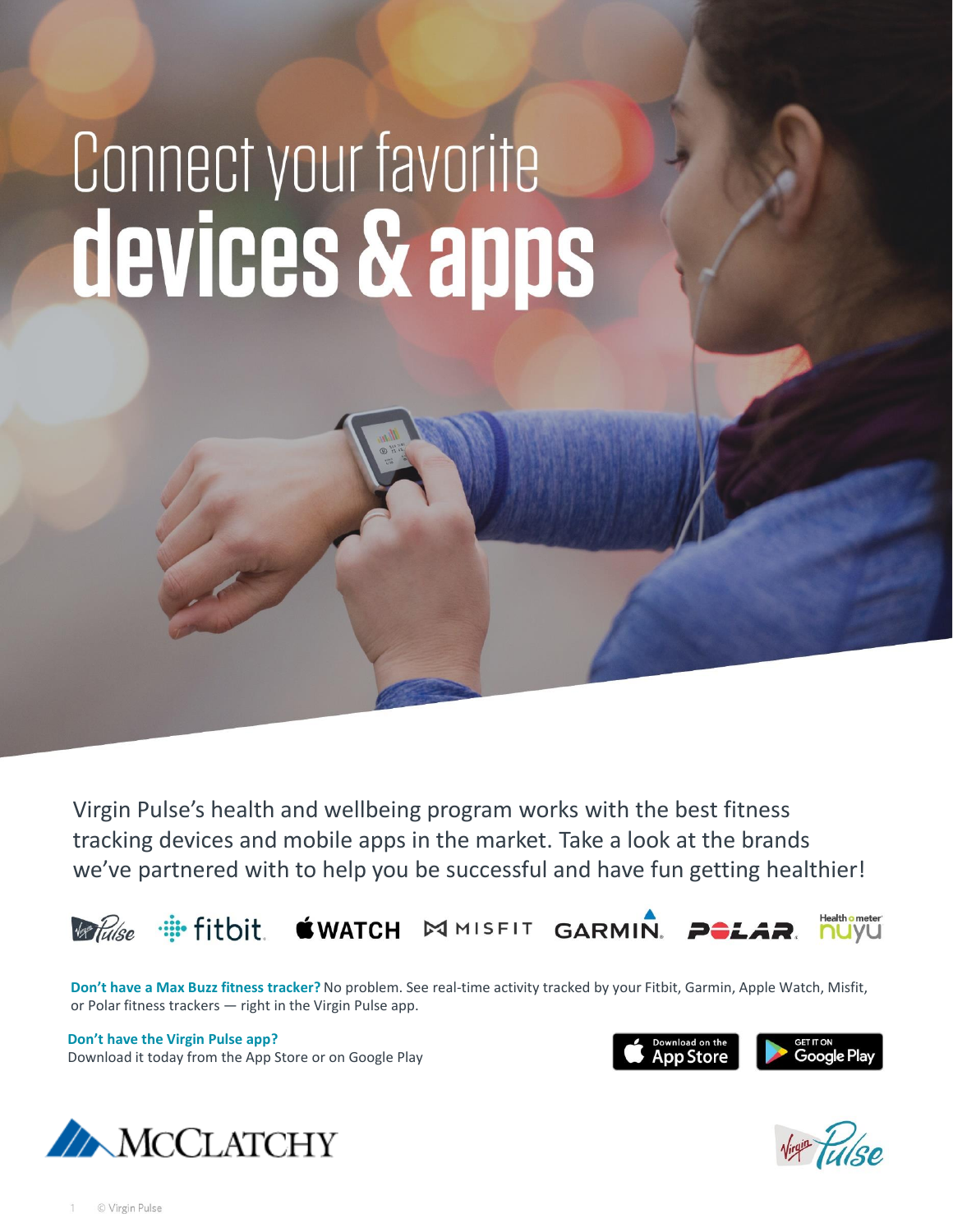# Virgin Pulse's app - your home base

If you haven't downloaded our mobile app, what are you waiting for? The app is one of the best ways to get involved in your company's wellbeing program. Go to the App Store or Google Play to download the app and access the same, great website features while on the go. Whether you're at home, in the office, or at the gym, you'll easily find everything you need to get healthier, compete with coworkers, and challenge yourself.

# Other compatible health apps

Do even more by connecting the health and wellbeing mobile app you already know and love.



#### **Higi**

Visit a Higi health station to know your numbers and keep track of them in Virgin Pulse's program.





#### **Strava**

Strava uses GPS to track activities like cycling and running. Easily connect your Strava account to Virgin Pulse, and see your activity in the Get a Workout tracker and on your Stats page.



### **MyFitnessPal**

MyFitnessPal is a free app and website that lets you track the foods you eat.



Sleep Time provides insight into your sleep patterns. By tracking your level of movement throughout the night, Sleep Time generates customized sleep data in easy-to-read charts.





#### **Whil**

Breathe in, breathe out. Mindfulness is a big part of your total health and wellbeing. Connect Whil's app to watch meditation videos, yoga tutorials, and more!